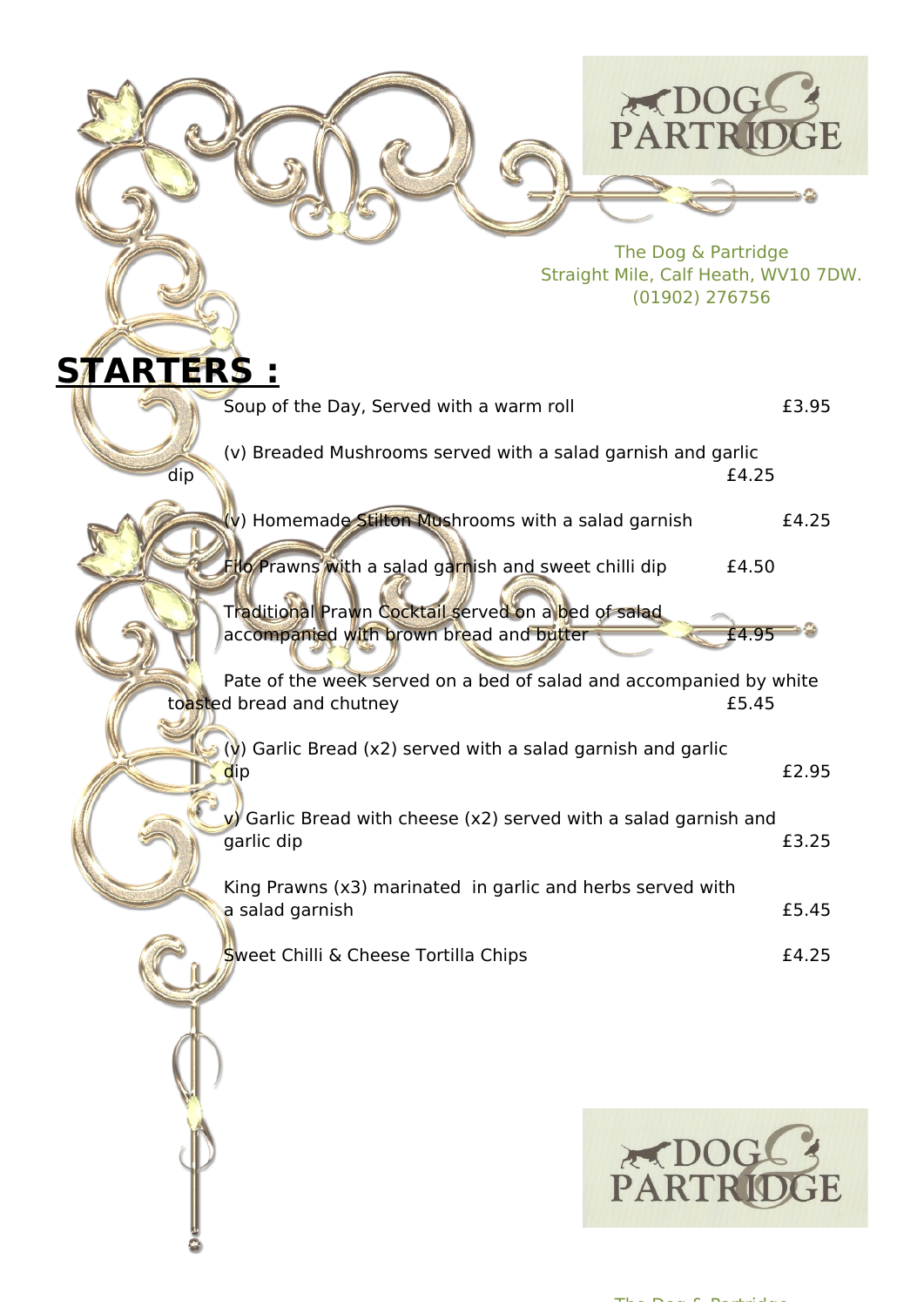# **Lighter Appetites**

| Cheese & Onion or Cheese & Tomato on toast,                                |       |
|----------------------------------------------------------------------------|-------|
| 2 x rounds, served with a salad garnish                                    | £4.95 |
|                                                                            |       |
| Omelette, create your own with up to 3 items from a selection of the       |       |
| following                                                                  |       |
| Cheese, Bacon, Onion, Mushrooms, tomato.                                   |       |
| served with a salad garnish                                                | £5.50 |
| The following meals come with                                              |       |
| A choice of potato (Homemade double fried chips, Jacket, Boiled or Mashed) |       |
| A choice of side (Salad, Garden peas, Mushy Peas or Baked beans)           |       |
|                                                                            |       |
| Wholetail Scampi                                                           | £5.95 |
|                                                                            |       |
| 40z Sirloin Steak cooked to your liking, Mushrooms,                        |       |
| Griddled Tomato & Onion Rings                                              | £7.95 |
|                                                                            |       |
| 60z Gammon Steak, Pineapple Ring or Egg                                    | £6.95 |
|                                                                            |       |
| <b>Bowl of Cheesy Chips</b>                                                |       |
| (Homemade Double Fried Chips)                                              | £2.95 |
|                                                                            |       |
| <b>Bowl of Homemade Double Fried Chips</b>                                 | £2.50 |
|                                                                            |       |
| Why not add 2 rounds of Bread and Best                                     |       |
|                                                                            |       |

Butter for £1.00



The Dog & Partridge Straight Mile, Calf Heath, WV10 7DW. (01902) 276756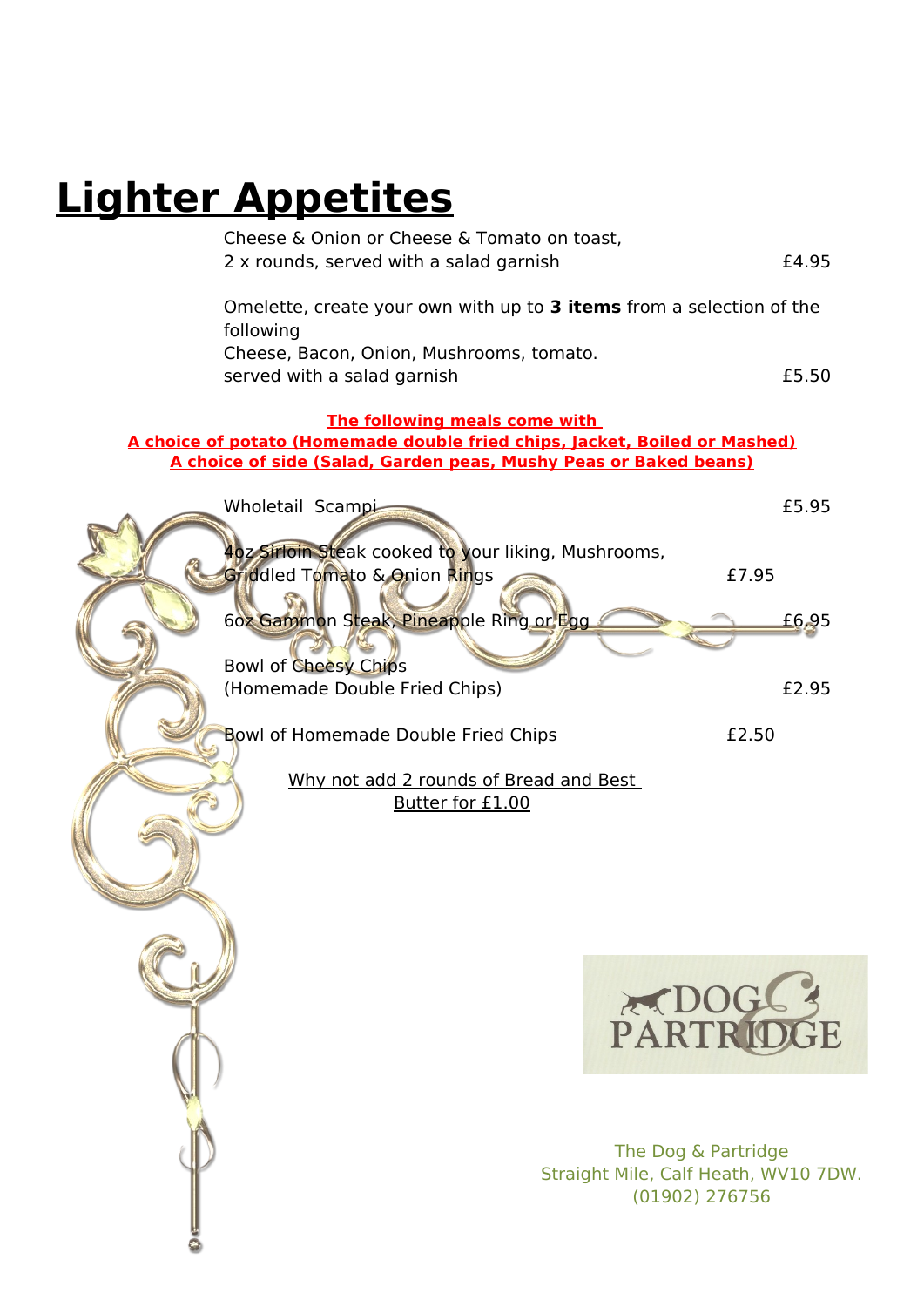# **Salad Corner**

### **The following meals come with**

**A choice of potato (Homemade double fried chips, Jacket, Boiled or Mashed)**

|                                               | <b>Mature Cheddar Cheese</b>                                                                                | £6.50                                                                         |
|-----------------------------------------------|-------------------------------------------------------------------------------------------------------------|-------------------------------------------------------------------------------|
|                                               | Home Cured Hand Carved Ham                                                                                  | £6.95                                                                         |
|                                               | Tuna or Tuna Mayonnaise                                                                                     | £6.95                                                                         |
|                                               | Warm Chicken and Bacon                                                                                      | £8.25                                                                         |
|                                               | Warm Sweet Chilli Chicken                                                                                   | £8.25                                                                         |
|                                               | <b>Prawn Marie Rose</b>                                                                                     | £8.75                                                                         |
| Our Salads are made up from<br>Grated Carrot. | Iceberg Lettuce, Cucumber, Tomato, Peppers, Cooked Beetroot, Red Onion, Radish and                          |                                                                               |
|                                               |                                                                                                             | PARTRIDGE                                                                     |
|                                               |                                                                                                             | The Dog & Partridge<br>Straight Mile, Calf Heath, WV10 7DW.<br>(01902) 276756 |
| <b>Gluten Free</b>                            | The following meals come with<br>A choice of potato (Homemade double fried chips, Jacket, Boiled or Mashed) |                                                                               |
|                                               | <b>A Choice of Side (Salad or Garden Peas)</b>                                                              |                                                                               |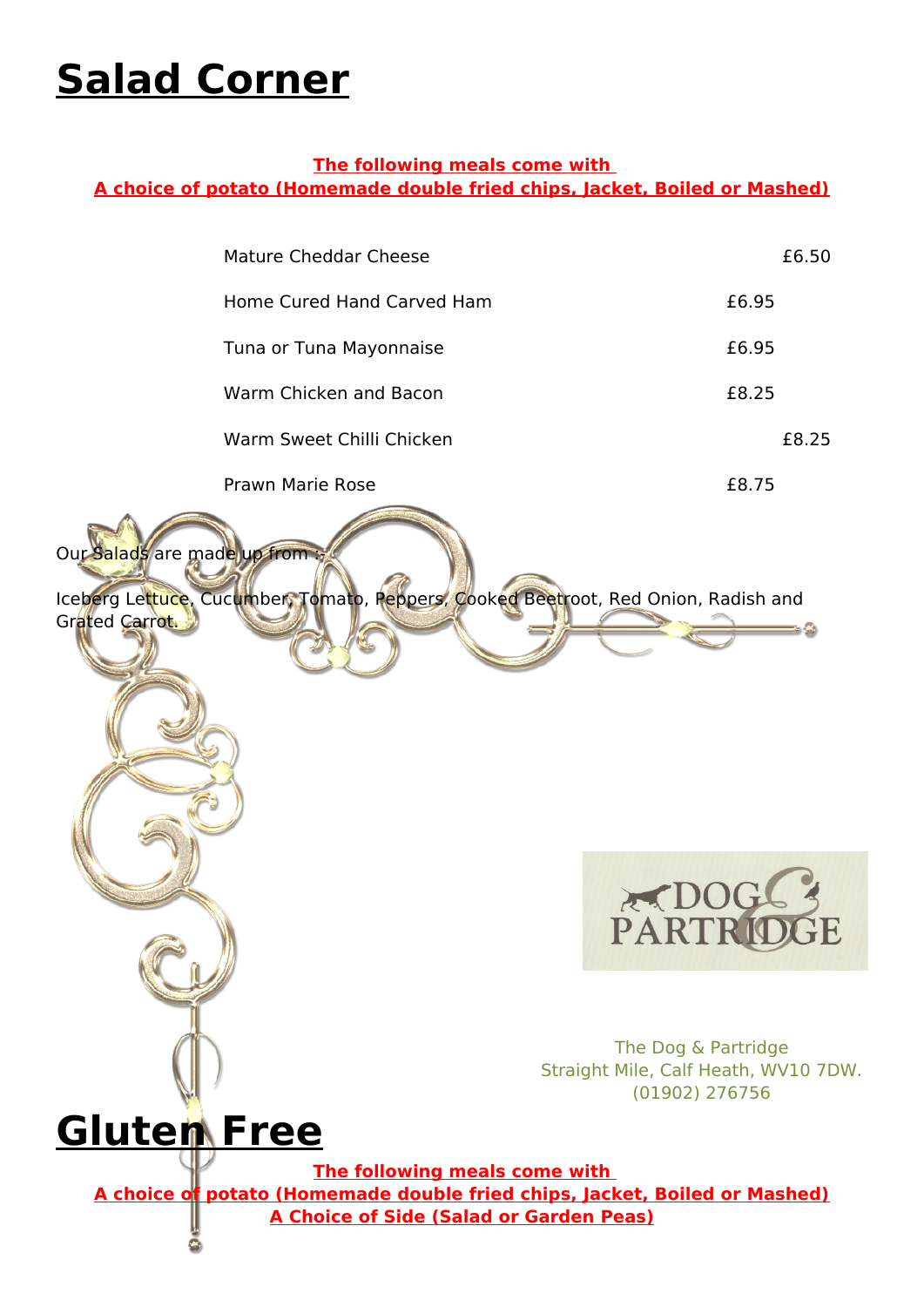| (v) Cheese & Potato Pie made with Mature Cheddar, |       |
|---------------------------------------------------|-------|
| Red Leicester, topped with tomato                 | £7.50 |

Hunters Chicken, Tender Chicken Breast wrapped in Bacon smothered in BBQ sauce topped with Mature Cheddar Cheese £10.75

If you prefer a steak or Gammon please inform our staff that you have a Gluten/Wheat intolerance and our chef's can make sure you do not have our home made Onion Rings or any Wheat product added to your meal.

We have Gluten Free Gravy if required with your meal

Our Fish can be fried or poached creating the perfect dish for ceoliacs, again please ensure you inform our staff of your intolerance.

### **We also offer Gluten Free desserts and Bottled Beers**



 $\geq 0$ 

**PART** 

### **Main Meals**

**The following meals come with A Choice of Potato (Homemade double fried chips, Jacket, Boiled or Mashed) Choice of Side (Salad, Peas, Mushy Peas or Baked Beans)** 

| have a choice of a Puff Pastry top or Mashed Potato Top |        |
|---------------------------------------------------------|--------|
| Homemade Cottage Pie                                    | £8.95  |
| Homemade Steak & Kidney Pie                             | £11.95 |
| Homemade Steak & Abbot Ale Pie                          | £11.95 |
| Homemade Minty Lamb Hot Pot Pie                         | £11.95 |
| Home Cured Ham & Eggs                                   | £8.75  |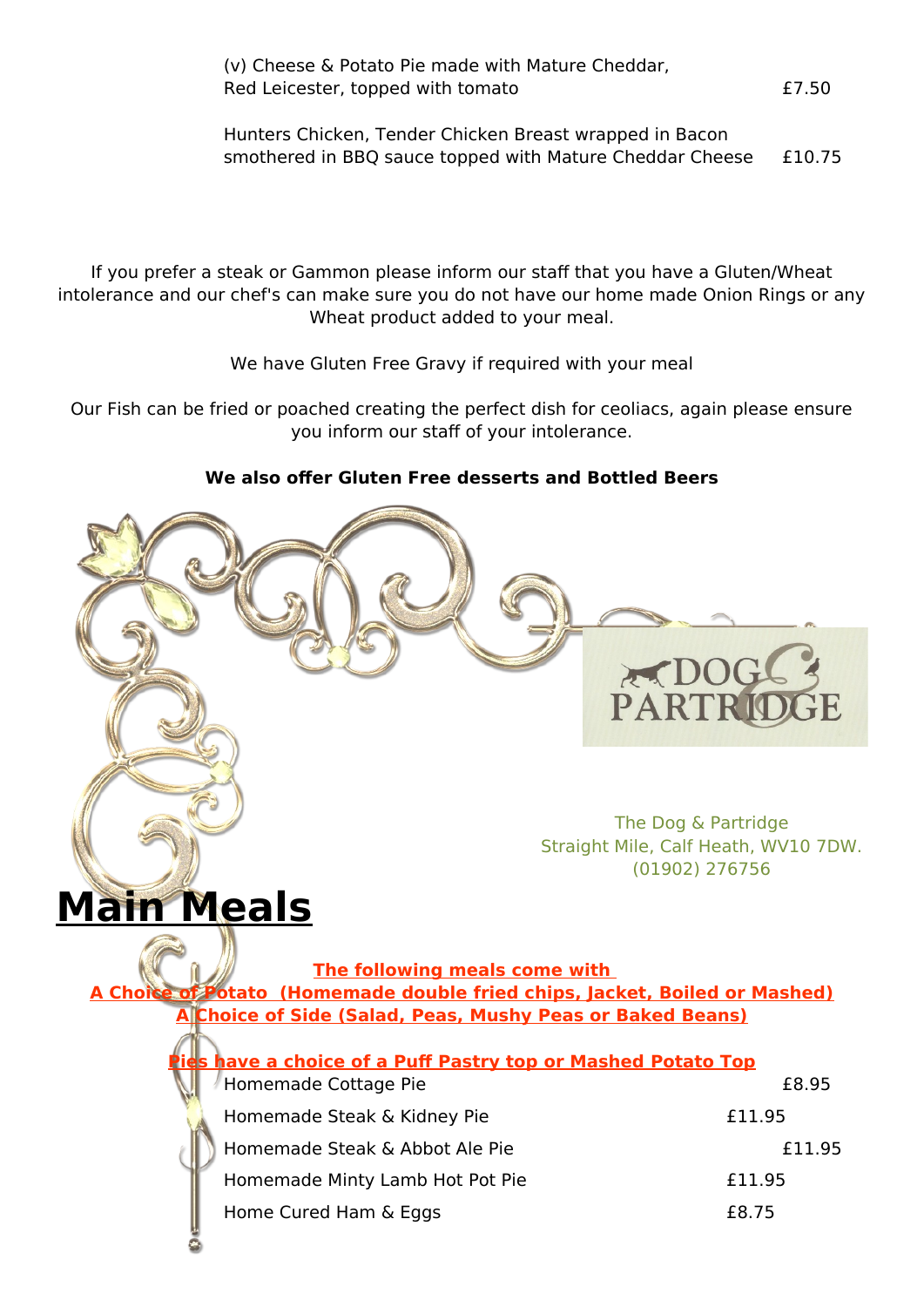| Trio of Sausage & Eggs                                          | £8.45  |  |
|-----------------------------------------------------------------|--------|--|
| Minty Lamb Shank                                                | £13.75 |  |
| Giant Yorkshire Pudding & Sausage meal                          | £8.75  |  |
| Beef Lasagne Verdi, served with 2 slices of Garlic Bread        | £11.95 |  |
| Liver & Onions                                                  | £9.45  |  |
| Beef Brisket served on a bed of fried Mushrooms & Onions £11.75 |        |  |
| Sausage and onions baked in honey                               | £8.95  |  |
| Turkey Ham and Leek Pie                                         | £11.95 |  |
| Homemade Staffordshire Game Pie (Venison Port & Stilton)        | £15.45 |  |

### **The meals below can be served with a choice of Rice, Chips or Half & Half**

| Chilli Con Carne                            | £8.25 |
|---------------------------------------------|-------|
| Chicken Tikka Curry & Naan Bread (Medium)   | £9.50 |
| Chicken Madras & Naan Bread (Medium to Hot) | £9.50 |
| Lamb Balti and Naan Bread (Medium)          | £9.95 |



PARTR

# **Main Meals continued**

**Chicken Dishes**

**Fish Dishes**

**#**

| Chicken & Smokey Bacon Pasta Bake<br>£10.75                                           |
|---------------------------------------------------------------------------------------|
| Cod (Beer Battered, Pan Fried or Poached) (Large)<br>£13.95                           |
| £14.95                                                                                |
| Pan Fried Seabass cooked in Lemon Butter served<br>on a bed of French Beans<br>£14.75 |
| Wholetail Breaded Scampi (x9)<br>£10.25                                               |
|                                                                                       |

Marinated King Prawn Main, (x5) King Prawns cooked in Garlic and Herb Butter Served on a Salad with a Jacket Potato (or your choice of potato) £9.75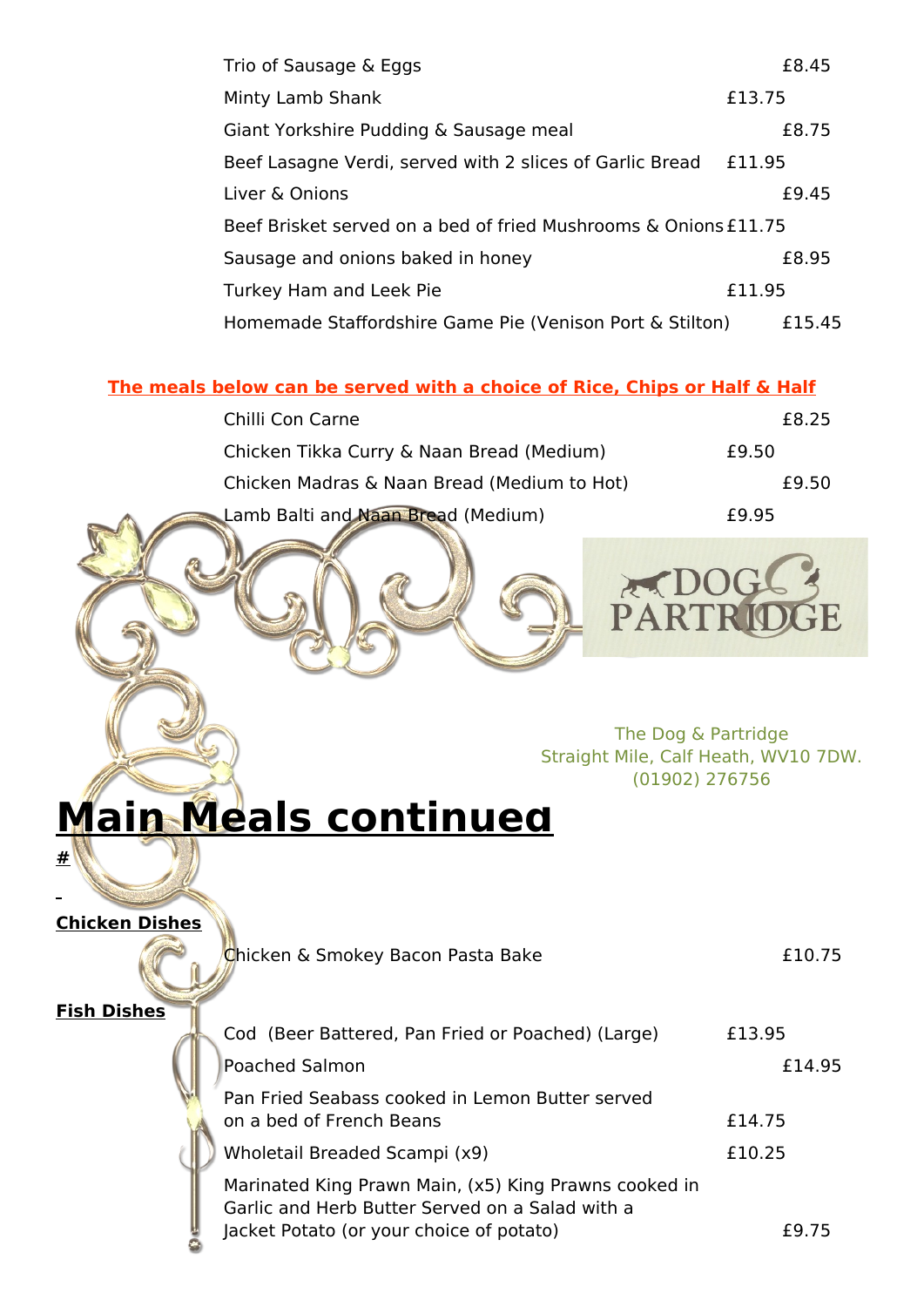#### **Hollandaise Sauce**

**£2.95**

**On the Grill**

| Pasta | Spaghetti Bolognaise with garlic bread      | £10.25 |
|-------|---------------------------------------------|--------|
| Sides |                                             |        |
|       | Bread & Butter (2 Rounds)                   | £1.00  |
|       | Portion of Mushrooms                        | £2.50  |
|       | Portion of Homemade Onion Rings             | £2.95  |
|       | Garlic Bread (x2)                           | £2.95  |
|       | Garlic Bread with cheese (x2)               | £3.25  |
|       | Bowl of Homemade Double Fried Chips         | £2.50  |
|       | Cheesy Chips Homemade Double Fried Chips    | £2.95  |
|       | Steak Sauces (Diane, Peppercorn or Stilton) | £2.95  |



The Dog & Partridge Straight Mile, Calf Heath, WV10 7DW. (01902) 276756

**The following meals come with** 

**A Choice of Potato (Homemade double fried chips, Jacket, Boiled or Mashed) A Choice of Side (Salad, Peas, Mushy Peas or Baked Beans)**

**All Steaks are cooked to your liking and come with Mushrooms, Homemade Onion Rings & Griddled Tomato**

| 4 oz Sirloin                                    | £7.95  |
|-------------------------------------------------|--------|
| 8oz Sirloin                                     | £14.95 |
| <b>8oz Rump</b>                                 | £13.25 |
| 8oz Fillet                                      | £22.95 |
| 16oz Rump                                       | £18.75 |
| 10oz Rib-eye                                    | £19.95 |
| 16oz T-Bone                                     | £23.95 |
| Surf & Turf                                     |        |
| (6 Pieces of Wholetail Scampi & 8oz Rump Steak) | £19.95 |
| 12oz Gammon Steak served with either            |        |
| 2 Eggs, 2 Pineapple Rings or 1 of each          | £11.95 |
| Plain Beef Burger served in a seeded Bap        | £9.25  |
| Beef Burger Topped with Chilli Con Carne        |        |
| served in a Seeded Bap                          | £10.25 |